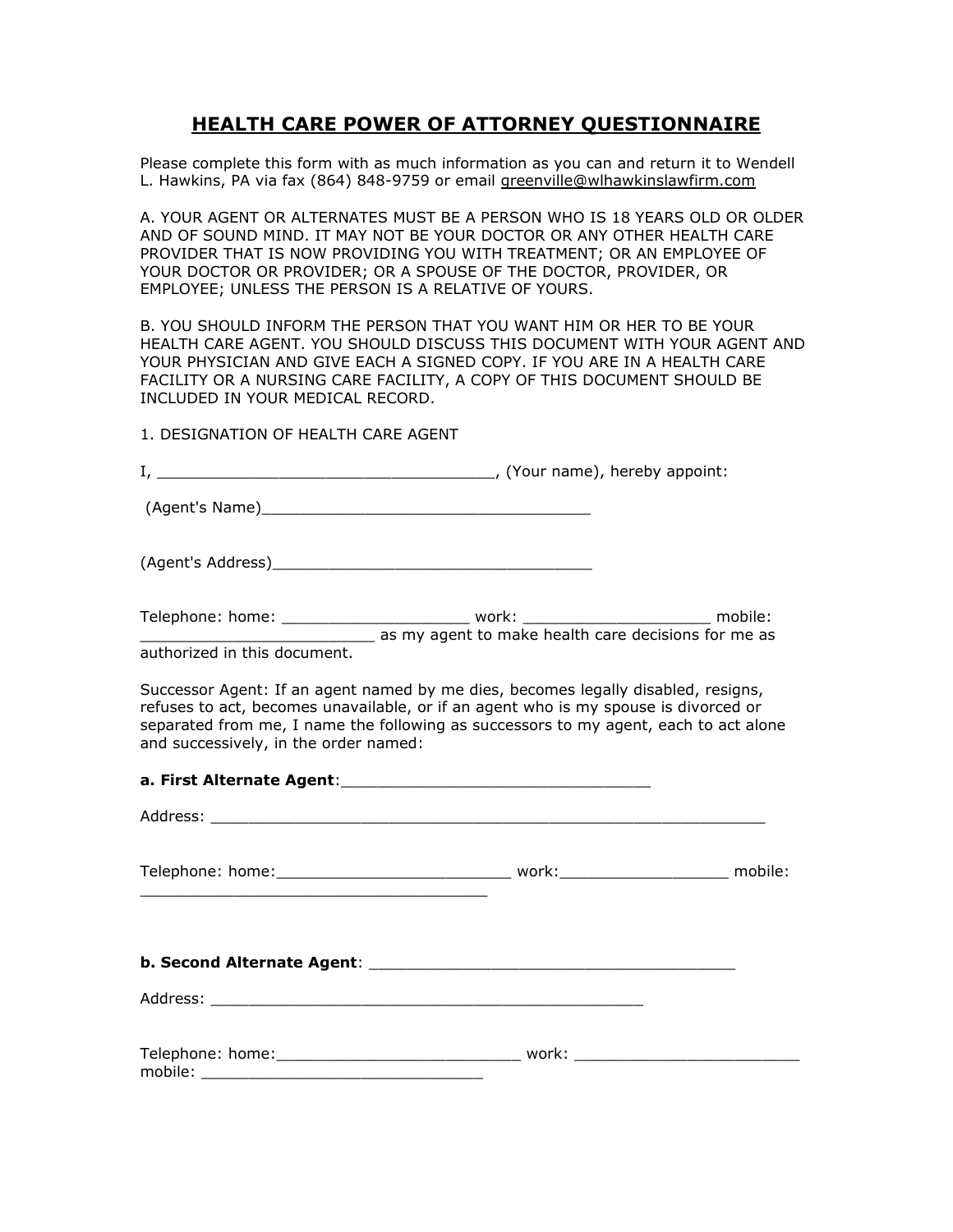THE FOLLOWING IS AN EXCERPT FROM THE HEALTH CARE POWER OF ATTORNEY AND YOU WILL HAVE TO CHOOSE AT SIGNING ONE OF THE VARIOUS CHOICES. THIS IS PROVIDED SO THAT YOU WILL BE BETTER PREPARED TO MAKE THOSE CHOICES AT SIGNING.

#### 4. AGENT'S POWERS

I grant to my agent full authority to make decisions for me regarding my health care. In exercising this authority, my agent shall follow my desires as stated in this document or otherwise expressed by me or known to my agent. In making any decision, my agent shall attempt to discuss the proposed decision with me to determine my desires if I am able to communicate in any way. If my agent cannot determine the choice I would want made, then my agent shall make a choice for me based upon what my agent believes to be in my best interests. My agent's authority to interpret my desires is intended to be as broad as possible, except for any limitations I may state below.

Accordingly, unless specifically limited by the provisions specified below, my agent is authorized as follows:

A. To consent, refuse, or withdraw consent to any and all types of medical care, treatment, surgical procedures, diagnostic procedures, medication, and the use of mechanical or other procedures that affect any bodily function, including, but not limited to, artificial respiration, nutritional support and hydration, and cardiopulmonary resuscitation.

B. To authorize, or refuse to authorize, any medication or procedure intended to relieve pain, even though such use may lead to physical damage, addiction, or hasten the moment of, but not intentionally cause, my death.

C. To authorize my admission to or discharge, even against medical advice, from any hospital, nursing care facility, or similar facility or service.

D. To take any other action necessary to making, documenting, and assuring implementation of decisions concerning my health care, including, but not limited to, granting any waiver or release from liability required by any hospital, physician, nursing care provider, or other health care provider; signing any documents relating to refusals of treatment or the leaving of a facility against medical advice, and pursuing any legal action in my name, and at the expense of my estate to force compliance with my wishes as determined by my agent, or to seek actual or punitive damages for the failure to comply.

E. The powers granted above do not include the following powers or are subject to the following rules or limitations:

 $\_$  ,  $\_$  ,  $\_$  ,  $\_$  ,  $\_$  ,  $\_$  ,  $\_$  ,  $\_$  ,  $\_$  ,  $\_$  ,  $\_$  ,  $\_$  ,  $\_$  ,  $\_$  ,  $\_$  ,  $\_$  ,  $\_$  ,  $\_$  ,  $\_$ 

 $\mathcal{L}_\mathcal{L} = \mathcal{L}_\mathcal{L} = \mathcal{L}_\mathcal{L} = \mathcal{L}_\mathcal{L} = \mathcal{L}_\mathcal{L} = \mathcal{L}_\mathcal{L} = \mathcal{L}_\mathcal{L} = \mathcal{L}_\mathcal{L} = \mathcal{L}_\mathcal{L} = \mathcal{L}_\mathcal{L} = \mathcal{L}_\mathcal{L} = \mathcal{L}_\mathcal{L} = \mathcal{L}_\mathcal{L} = \mathcal{L}_\mathcal{L} = \mathcal{L}_\mathcal{L} = \mathcal{L}_\mathcal{L} = \mathcal{L}_\mathcal{L}$ 

 $\_$  ,  $\_$  ,  $\_$  ,  $\_$  ,  $\_$  ,  $\_$  ,  $\_$  ,  $\_$  ,  $\_$  ,  $\_$  ,  $\_$  ,  $\_$  ,  $\_$  ,  $\_$  ,  $\_$  ,  $\_$  ,  $\_$  ,  $\_$  ,  $\_$ 

#### 5. ORGAN DONATION (INITIAL ONLY ONE)

My agent may \_\_\_; may not \_\_\_ consent to the donation of all or any of my tissue or organs for purposes of transplantation.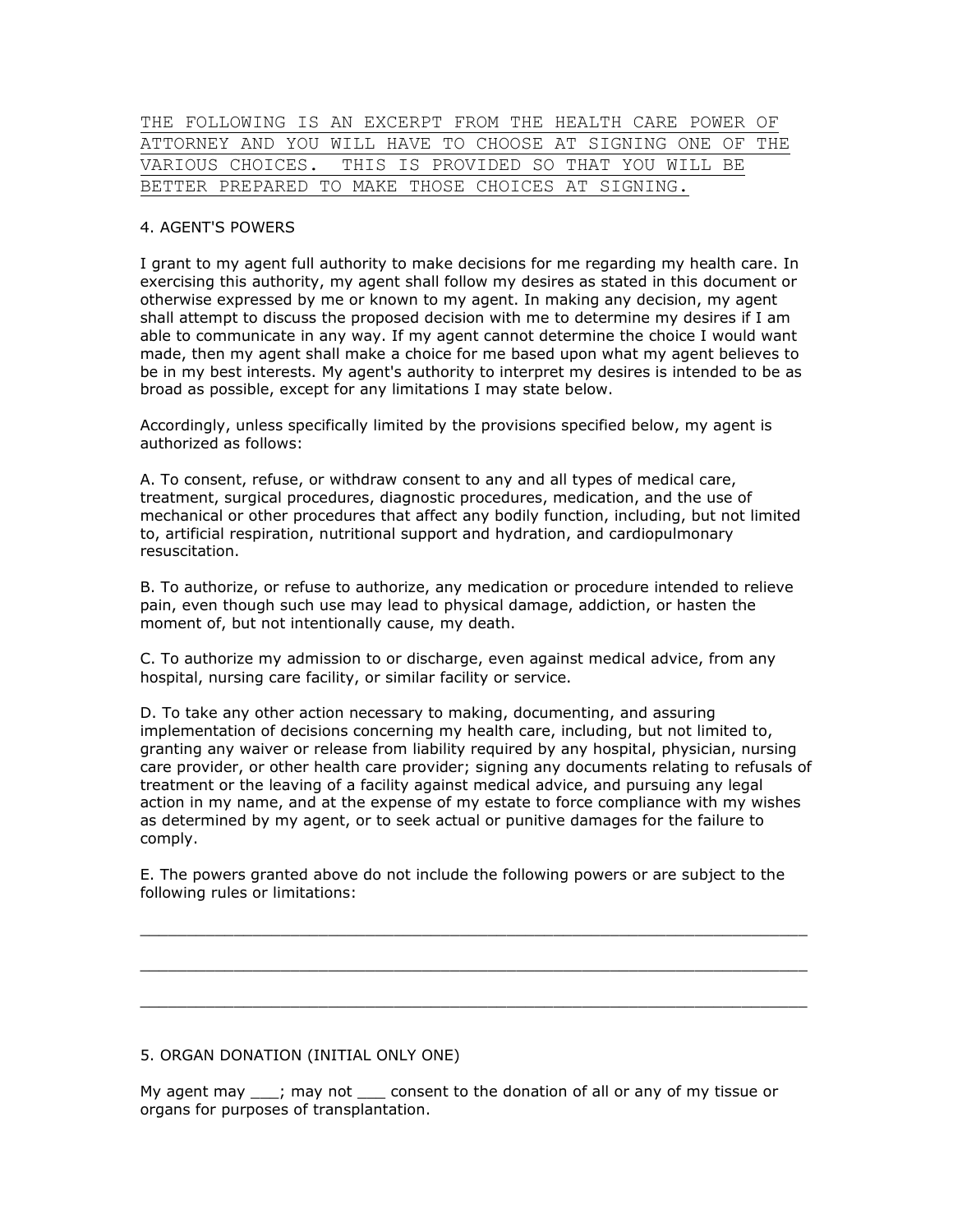## 6. EFFECT ON DECLARATION OF A DESIRE FOR A NATURAL DEATH (LIVING WILL)

I understand that if I have a valid Declaration of a Desire for a Natural Death, the instructions contained in the Declaration will be given effect in any situation to which they are applicable. My agent will have authority to make decisions concerning my health care only in situations to which the Declaration does not apply.

## 7. STATEMENT OF DESIRES CONCERNING LIFE-SUSTAINING TREATMENT

With respect to any Life-Sustaining Treatment, I direct the following:

### (INITIAL ONLY ONE OF THE FOLLOWING 3 PARAGRAPHS)

(1) \_\_\_ GRANT OF DISCRETION TO AGENT. I do not want my life to be prolonged nor do I want life-sustaining treatment to be provided or continued if my agent believes the burdens of the treatment outweigh the expected benefits. I want my agent to consider the relief of suffering, my personal beliefs, the expense involved and the quality as well as the possible extension of my life in making decisions concerning life-sustaining treatment.

OR

(2) \_\_\_ DIRECTIVE TO WITHHOLD OR WITHDRAW TREATMENT. I do not want my life to be prolonged and I do not want life-sustaining treatment:

a. if I have a condition that is incurable or irreversible and, without the administration of life-sustaining procedures, expected to result in death within a relatively short period of time; or

b. if I am in a state of permanent unconsciousness.

OR

(3) \_\_\_ DIRECTIVE FOR MAXIMUM TREATMENT. I want my life to be prolonged to the greatest extent possible, within the standards of accepted medical practice, without regard to my condition, the chances I have for recovery, or the cost of the procedures.

#### 8. STATEMENT OF DESIRES REGARDING TUBE FEEDING

With respect to Nutrition and Hydration provided by means of a nasogastric tube or tube into the stomach, intestines, or veins, I wish to make clear that in situations where lifesustaining treatment is being withheld or withdrawn pursuant to Item 7, (INITIAL ONLY ONE OF THE FOLLOWING THREE PARAGRAPHS):

(a) GRANT OF DISCRETION TO AGENT. I do not want my life to be prolonged by tube feeding if my agent believes the burdens of tube feeding outweigh the expected benefits. I want my agent to consider the relief of suffering, my personal beliefs, the expense involved, and the quality as well as the possible extension of my life in making this decision.

OR

(b) \_\_\_ DIRECTIVE TO WITHHOLD OR WITHDRAW TUBE FEEDING. I do not want my life prolonged by tube feeding.